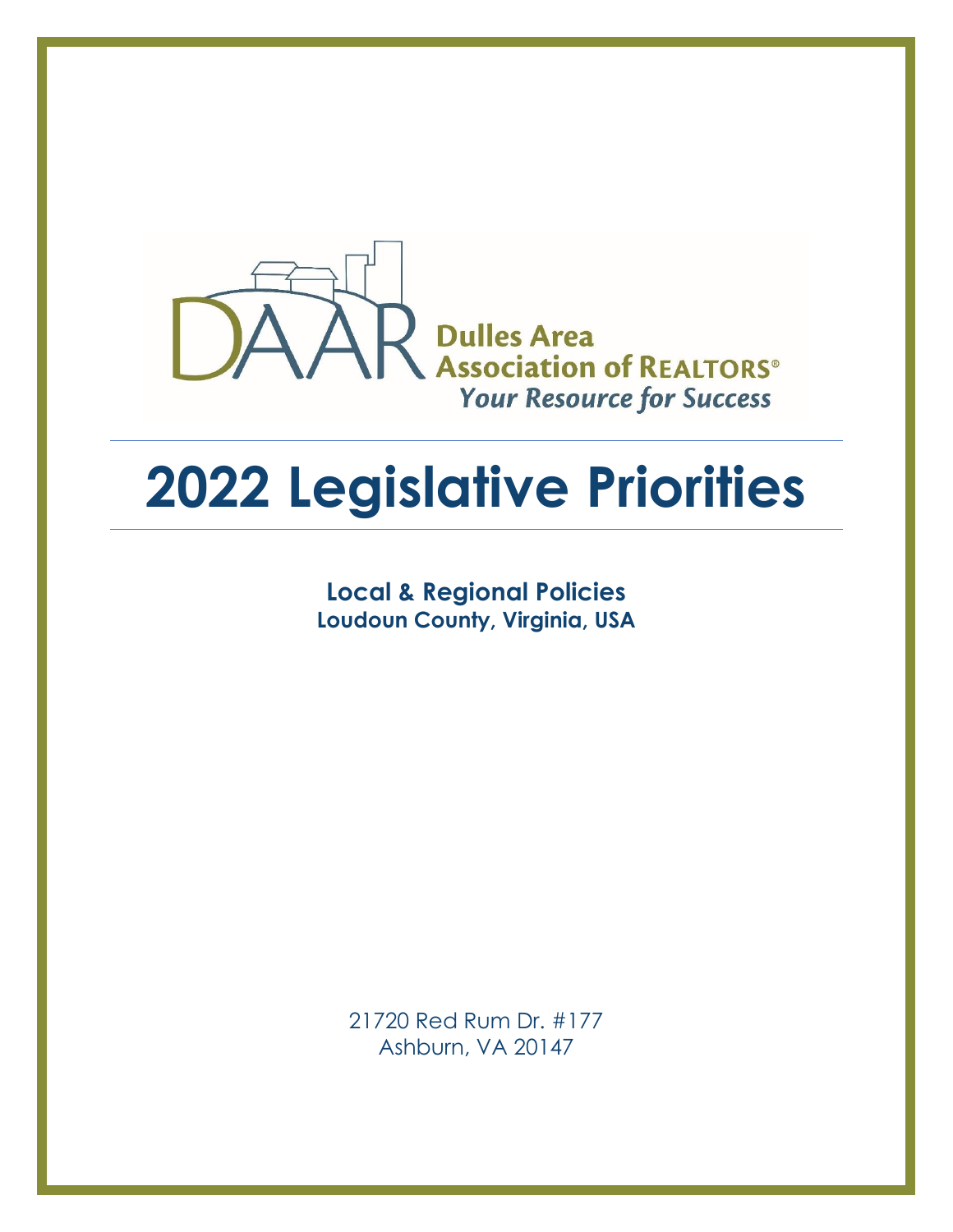#### **PURPOSE**

The 2022 Legislative Priorities Package for the Dulles Area Association of REALTORS® is intended to be an outline for the government affairs efforts of the association throughout the year.

Questions or comments should be directed to:

**Gwen Pangle**, Chair Government Affairs Committee Dulles Area Association of REALTORS® 21720 Red Rum Drive, #177 Ashburn, VA 20147 (703) 777-2468

Staff Contact:

**Eric Fryer**, Director of Government Affairs DAAR, (703) 777-2468, efryer@dullesarea.com

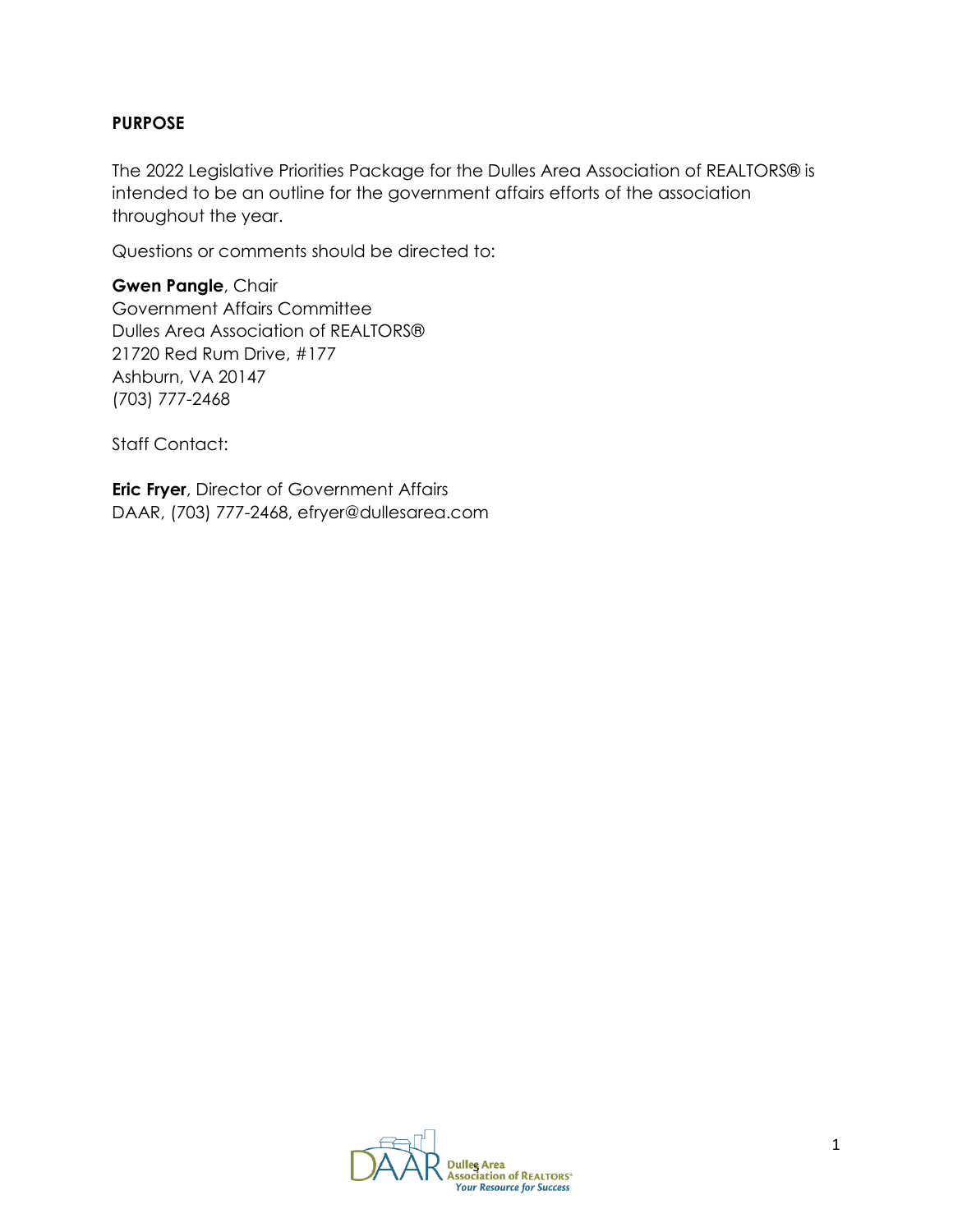| Purpose                                          |    |
|--------------------------------------------------|----|
| Attainable and Affordable Housing                | 3  |
| Broadband in the West                            | 5  |
| Housing Supply Shortage                          |    |
| <b>Overlay Districts</b>                         | 9  |
| Regulation of Alternative On-Site Septic Systems | 11 |
| Sign Ordinance                                   | 13 |
| Dulles Greenway (Regional)                       | 14 |

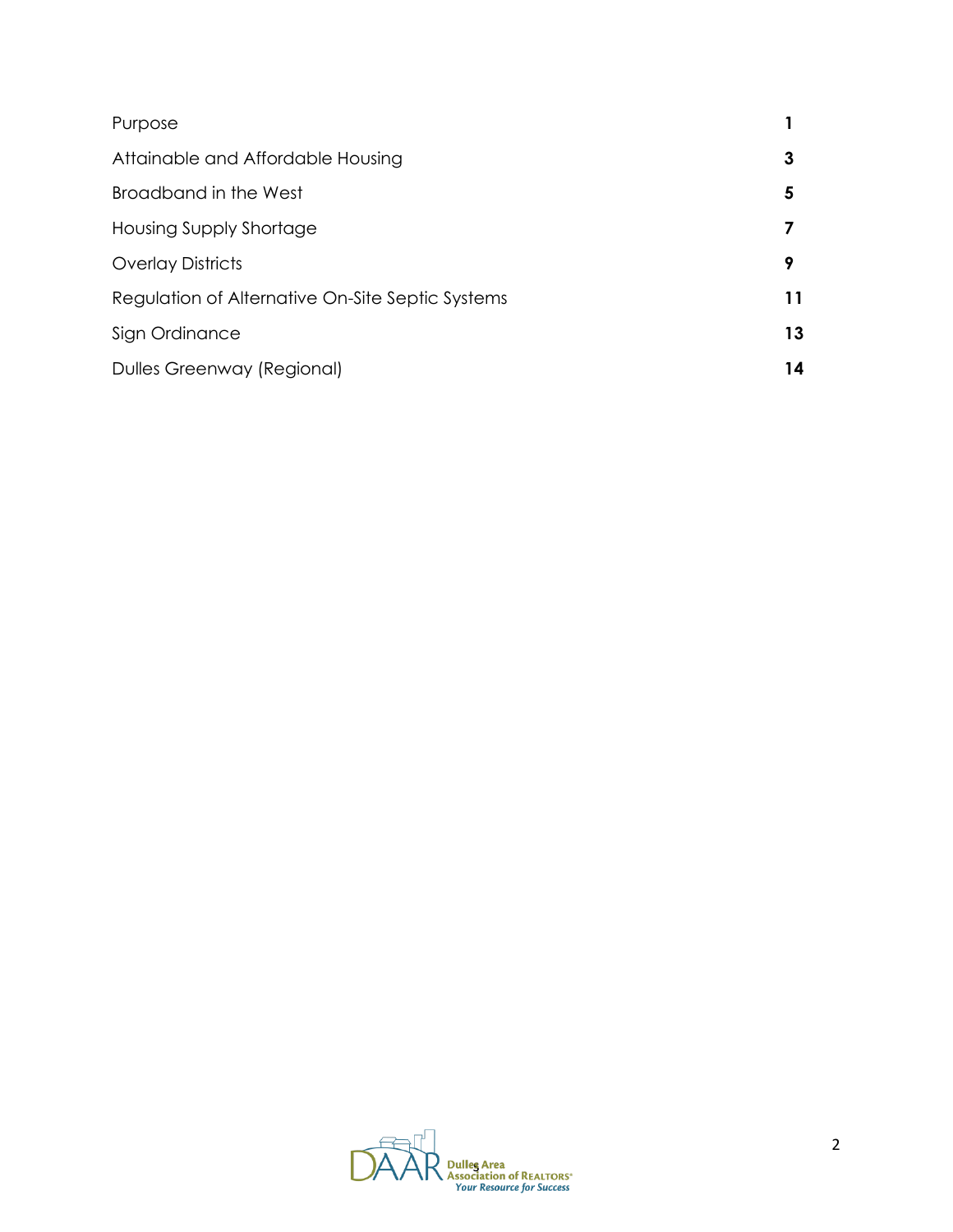# **POSITIONS**

# **ATTAINABLE HOUSING**

The increasing price of housing in Loudoun County continues to edge out the market for many individuals who do not make an above-average salary. DAAR supports the availability of a wide range of urban, suburban, and rural housing choices at all price levels for those who wish to purchase or rent property in Loudoun County.

# **DAAR Recommendations**

- Create a separate housing and community development department to increase the visibility, prioritization, and effectiveness of Loudoun County's homeownership and rental housing opportunity programs;
- Promote an increase in public and/or private-sponsored down-payment assistance for workforce families.
- Create a housing authority to develop new housing that would be affordable, s
- Promote the use of County-owned land to be used for housing that is affordable.
- Provide incentives for employer-provided and military housing assistance; and
- Conduct regular assessments and studies to determine housing needs.

# **Overview**

The most recent U.S. Census indicates that the median household income for Loudoun County residents was \$142,299 (in 2019 dollars). A family at this income level could afford to purchase a home priced up to three (3) times their income level – \$426,897. In Loudoun County, the average home price climbed from \$233,183 in May 2000 to \$512,986 in May 2018, according to George Mason University's Center for Regional Analysis. According to DAAR's May 2021 market report, the average home price climbed to \$630,000. DAAR believes that this increase edges out of the market many individuals who do not make an above-average salary.

# **Background**

Efforts have been made to highlight the need for housing that is affordable in Loudoun County.

- At the 2018 County Housing Summit, over twenty speakers emphasized the importance of providing housing that is affordable in Loudoun County and recommended ways in which additional housing could be developed.
- The County conducted a Post-Housing Summit Workshop where Housing Summit speakers and other interested persons provided in-depth recommendations for

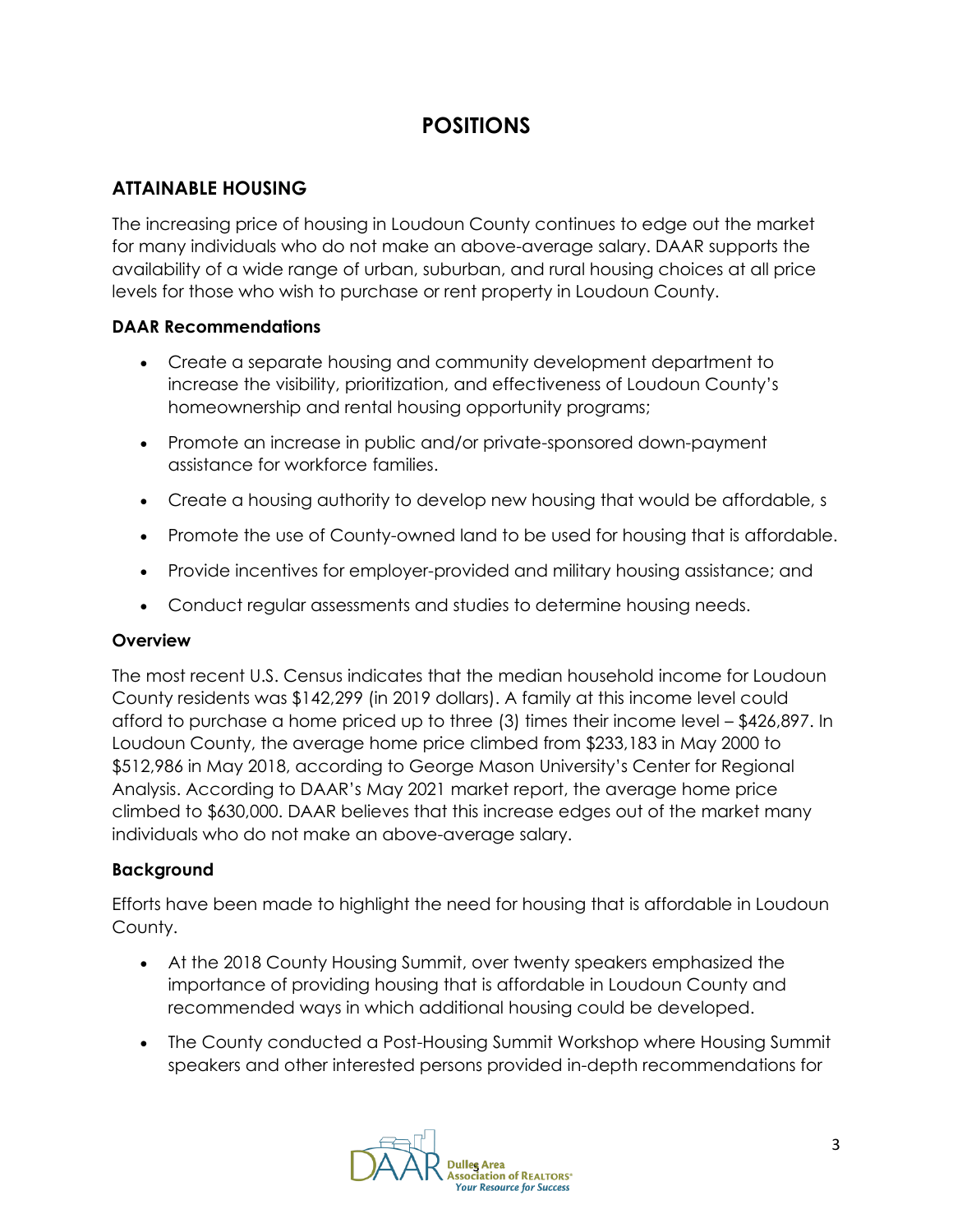the County in three areas: i) proposed revolving loan fund guidelines, ii) barriers to affordable housing, and iii) use of public partnerships and public land.

- The Fiscal Year 2019 included funding for three new positions to be dedicated to housing – a Housing Financier with the financial expertise to assemble the complex financing arrangements; Real Estate Specialist who will identify land that is or could be available for future housing development; and a housing attorney whose sole assignment is to provide legal advice on housing issues. Two of the three new spots will be located in the Family Services Department and one will be located in the County Attorney's office.
- The Economic Development Advisory Commission established a Housing Ad-Hoc Subcommittee to review best practices and policies related to addressing the need for diverse housing stock and come up with recommendations by July 2019.
- In 2021, the Loudoun County Board of Supervisors adopted the Unmet Housing Needs Strategic Plan (UHNSP) which is designed to assist the county in improving housing accessibility, affordability, and quality for families.

# **Additional Information**

[Loudoun County Housing Needs Assessment 2015-2040](https://www.loudoun.gov/DocumentCenter/View/127559) [Loudoun County 2019 Comprehensive Plan](https://www.loudoun.gov/DocumentCenter/View/152285/General-Plan---Combined-with-small-maps-bookmarked) [Loudoun County Unmet Housing Needs Strategic Plan](https://www.loudoun.gov/DocumentCenter/View/167024/Unmet-Housing-Needs-Strategic-Plan-Approved-9821-with-Appendices) [DAAR Update on UHNSP](https://dullesarea.com/2021/10/01/loudouns-bos-adopts-unmet-housing-needs-strategic-plan/) [U.S. Census Quick Facts: Loudoun County, VA](https://www.census.gov/quickfacts/fact/table/loudouncountyvirginia/POP010220)

# **Our Focus**

- Advocate for the inclusion of strategies to address housing attainability concerns as the County begins to implement the Unmet Housing Needs Strategic Plan and ensure that there is accountability and transparency throughout the process.
- Advocate against restrictive housing and land use policies that do not integrate provisions for affordable and workforce housing.

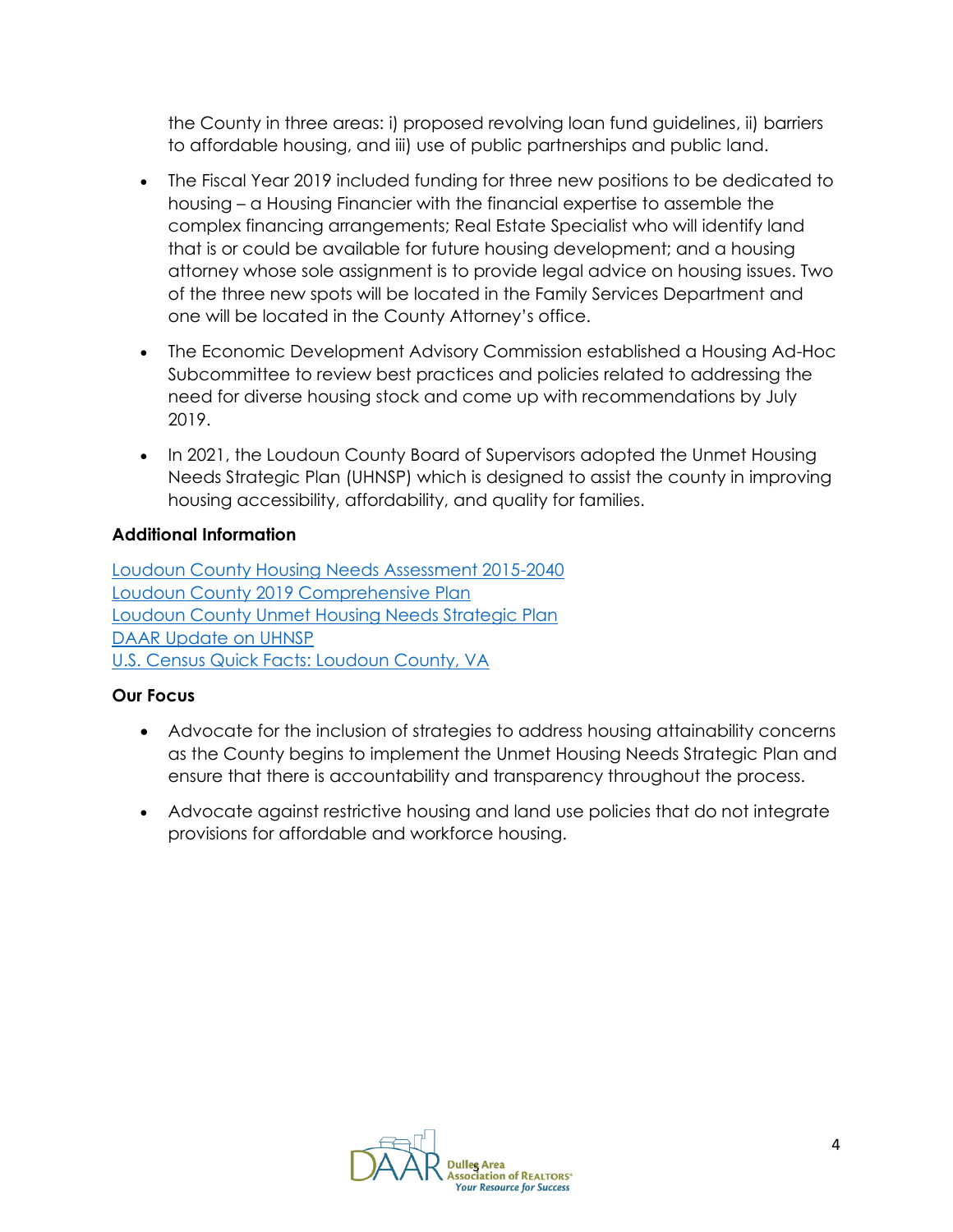# **BROADBAND (IN THE WEST)**

For the county to continue to thrive and prosper with its unique character, for current residents to remain in the County and for prospective residents and businesses to locate to Loudoun County, expanded broadband is necessary so that there is less reliance upon dial-up or satellite access to the Internet.

# **DAAR Recommendations**

Support the delivery of high-speed internet communications/broadband infrastructure to communities in Western Loudoun County.

# **Overview:**

Although up to 70% of the world's internet traffic flows through the data centers in eastern Loudoun County each day, many in the western part of the County struggle to get an internet connection.

# **Background**

The FCC's National Broadband Plan states that no matter where you live or how much money you make, every American, every school, every library, every business, every health care institution, and every public safety facility needs to have access to affordable broadband services. Technological communications ability has become the foundation of the American economy and the platform required for innovation and opportunity. It is a tool every child needs if they are to learn and compete in the global economy.

Access to affordable communications infrastructure is required to ensure that businesses, large and small, are created here, move here, and stay in our community. We are a community of technology innovators, and our local infrastructure needs to enable innovation at home, work, and other places of business.

In June 2018, the Loudoun County Board of Supervisors (BOS) adopted a Broadband Strategic Plan to increase broadband and cellular access in western Loudoun County. The Plan included conducting a study to determine the potential costs to provide broadband Internet services to unserved and underserved areas of western Loudoun County, specifically the potential costs for connecting County facilities with a private Wide-Area-Network (PWAN) to reduce costs in western Loudoun. The study was completed and in July 2019 the Board of Supervisors directed county staff to identify funding needs and procurement options to deploy a network to key county facilities.

In June 2021, All Points Broadband (APB) became the top choice for a partnership with the Loudoun County Government that could bring broadband to the west.

In July 2021, the Board of Supervisors voted to allocate over \$12.4 million to bring broadband to underserved communities Loudoun. The unanimous decision will boost expansion efforts to western parts of the county and, should the Virginia

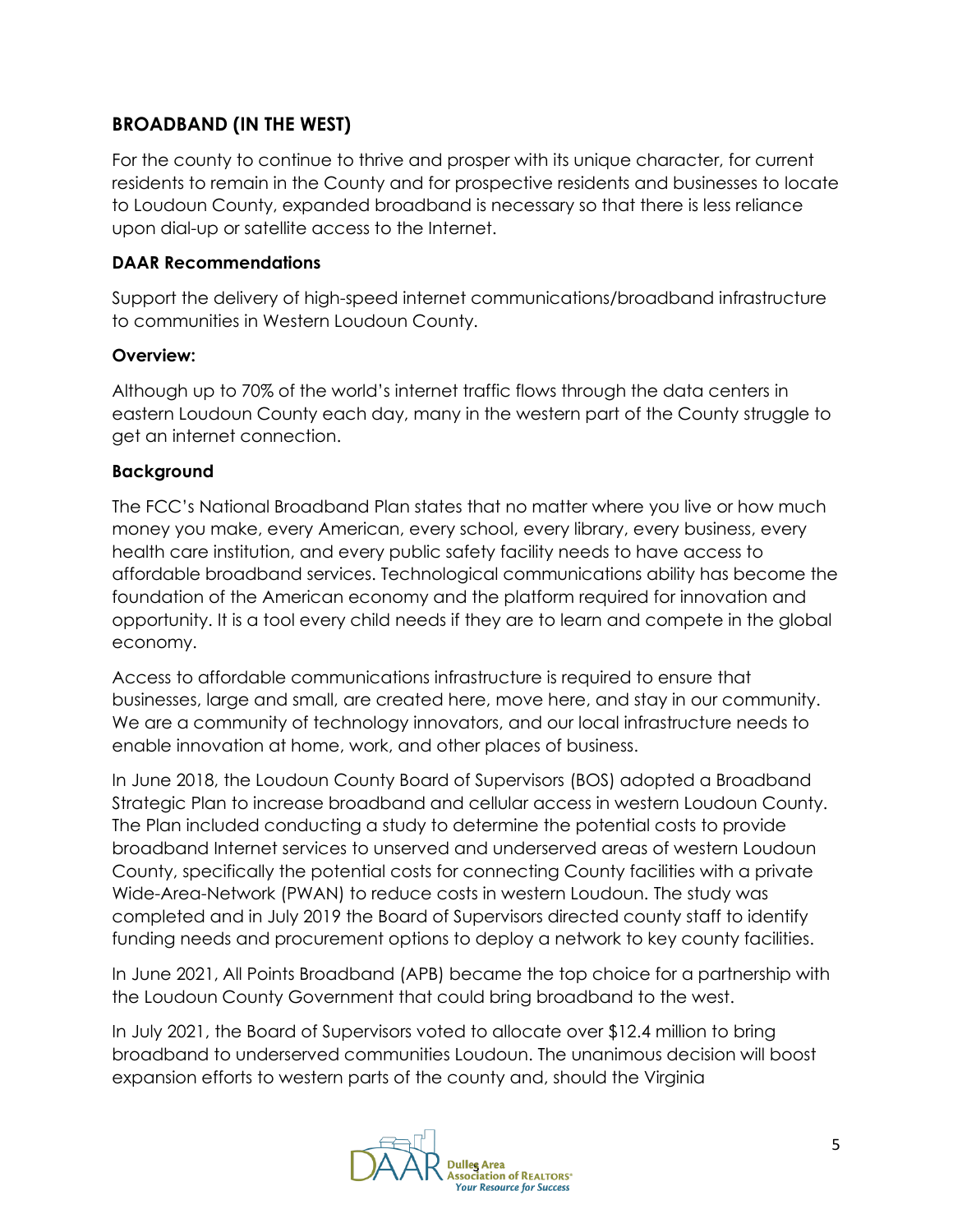Telecommunication Initiative (VATI) grant be awarded to the board, this entire expansion project should be of no cost to Loudoun County taxpayers.

## **Additional Information**

[Loudoun County Broadband Services & Providers](https://www.loudoun.gov/broadband)

[July 2019 report to the Board of Supervisors](https://lfportal.loudoun.gov/LFPortalinternet/0/edoc/351493/Item%2011f%20FGOEDC-Columbia%20Telecommunication%20Corp%20Broadband%20Study%20Findings.pdf) regarding the Broadband Strategic Plan recommendations.

[Broadband Services and Providers](https://www.loudoun.gov/700/Broadband-Services) in Loudoun County.

2021 [Broadband Deployment Report](https://www.fcc.gov/reports-research/reports/broadband-progress-reports/fourteenth-broadband-deployment-report)

2021 DAAR Legislative Update: [Board Dedicates \\$12.4M to Expand Broadband Access](https://dullesarea.com/2021/07/28/board-dedicates-12-4m-to-expand-broadband-access-in-loudoun/)  [in Loudoun](https://dullesarea.com/2021/07/28/board-dedicates-12-4m-to-expand-broadband-access-in-loudoun/)

2021 DAAR legislative Update: [Board of Supervisors to Hold Public Hearing on AT&T Cell](https://dullesarea.com/2021/08/27/board-of-supervisors-to-hold-public-hearing-on-att-cell-tower-proposal/)  [Tower Proposal](https://dullesarea.com/2021/08/27/board-of-supervisors-to-hold-public-hearing-on-att-cell-tower-proposal/)

2021 DAAR Legislative Update: An Update [on Everything Broadband](https://dullesarea.com/2021/06/16/update-everything-broadband/)

### **Our Focus**

For the County to continue to thrive and prosper with its unique character, for current residents to remain in the County and for prospective residents and businesses to locate to Loudoun County, expanded broadband is necessary so that there is less reliance upon dial-up or satellite access to the Internet.

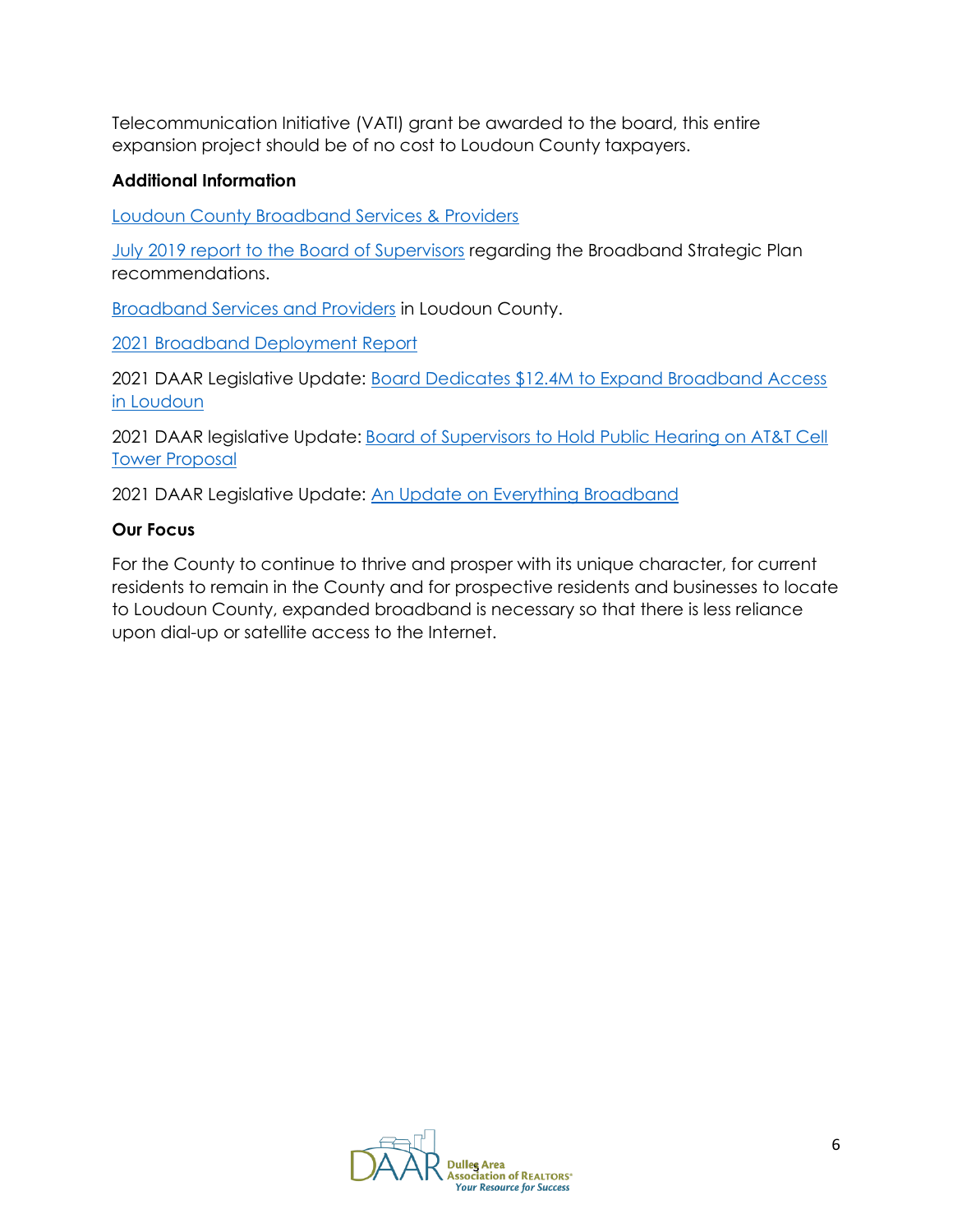# **HOUSING SUPPLY SHORTAGE**

The lack of housing stock in Loudoun County, and across the country, is a top concern among REALTORS®. DAAR supports policy strategies that will expand housing opportunities for all current and future Loudoun residents/homeowners.

### **DAAR Recommendations**

DAAR believes there should be a local, state, and federal approach in solving the nationwide housing shortage.

- DAAR supports efforts to address large shortages in capital and lending for the development of affordable housing by expanding resources and maximizing the potential of existing programs.
- DAAR supports incentivized shifts in local zoning and regulatory environments to substantially increase the quantity and density of developable residential space.
- DAAR supports the idea of converting older or underutilized commercial space into residential housing units that are affordable for (future) residents of all income levels.
- DAAR supports expanding the capacity for residential construction by applying federal resources to help address construction capacity challenges such as rising construction costs and labor and materials shortages.
- DAAR supports addressing the nationwide underbuilding gap through a coordinated approach that involves planning, funding, and developing all forms of infrastructure to not only build more housing but also build better housing that will be more inclusive and well-integrated into local communities.

# **Overview**

Considering the COVID-19 pandemic's economic setback, as well as the lasting ramifications of the Great Recession in 2008, the lack of housing affordability/stock in the United States remains an issue that is worsening every day. As a result, cities and local communities must take concrete action to support housing affordability and stock in their areas.

The Loudoun County Board of Supervisors has made it a priority to address the housing shortage, and DAAR stands committed to working with them, and members of the community, to meet this critical moment in the industry's history.

# **Background**

Nationwide housing inventory is lower than it's been since the National Association of Realtors® (NAR) began tracking this data in 1982. On a local level, as of Q1 2021, Loudoun County only maintains a 12-day supply of housing stock.

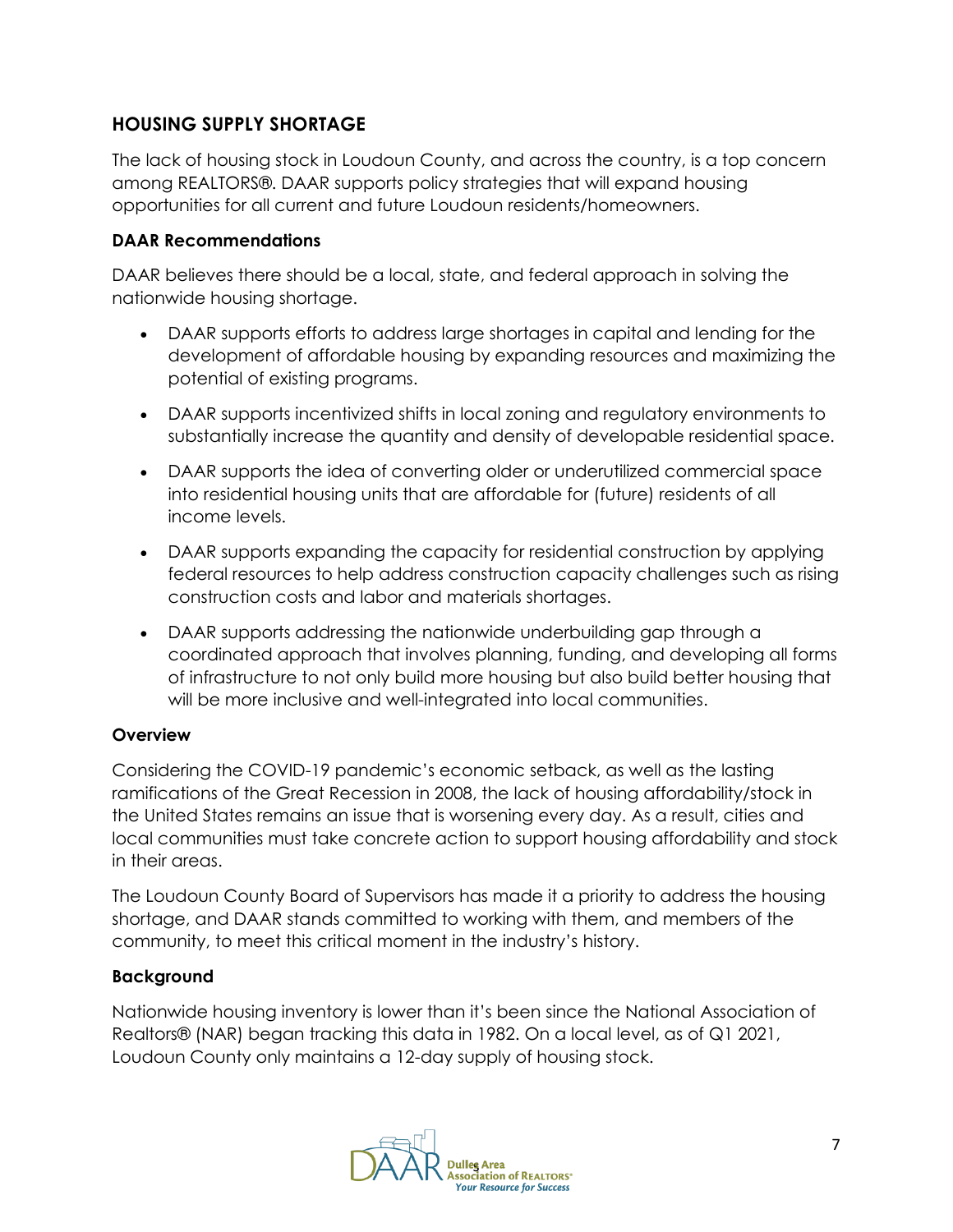## **Additional Information**

[DAAR Q1 2021 Market Report](https://dullesarea.com/2021/05/03/q1-2021-market-indicators-report/)

[DAAR Q2 2021 Market Report](https://dullesarea.com/wp-content/uploads/2021/08/DAAR-2021-Q2-Housing-Market-Report.pdf)

[DAAR Q3 2021 Market Report](https://dullesarea.com/wp-content/uploads/2021/11/DAAR-2021-Q3-Housing-Market-Report.pdf)

[DAAR's Market Report Highlighted at 2021 State of the County Address](https://dullesarea.com/2021/05/27/daars-market-report-highlighted-at-2021-state-of-the-county-address/)

[Housing is Critical Infrastructure.](https://www.nar.realtor/political-advocacy/housing-is-critical-infrastructure)

[Housing is Critical Infrastructure: Social and Economic Benefits of Building More Housing](https://cdn.nar.realtor/sites/default/files/documents/Housing-is-Critical-Infrastructure-Social-and-Economic-Benefits-of-Building-More-Housing-6-15-2021.pdf)

[We Know We Need More Housing, But How Much?](https://virginiarealtors.org/2021/07/06/we-know-we-need-more-housing-but-how-much/?_cldee=ZWZyeWVyQGR1bGxlc2FyZWEuY29t&recipientid=contact-7d53fa9908804847927a2f9ba490d36b-2b47c0fde92f44da9cf36bfc668e0697&esid=1e883cda-63de-eb11-9c66-00155d0079a1)

#### **Our Focus**

DAAR supports local, state, and federal policy strategies that will increase housing stock and expand affordable residence options for all who live or desire to live in Loudoun County.

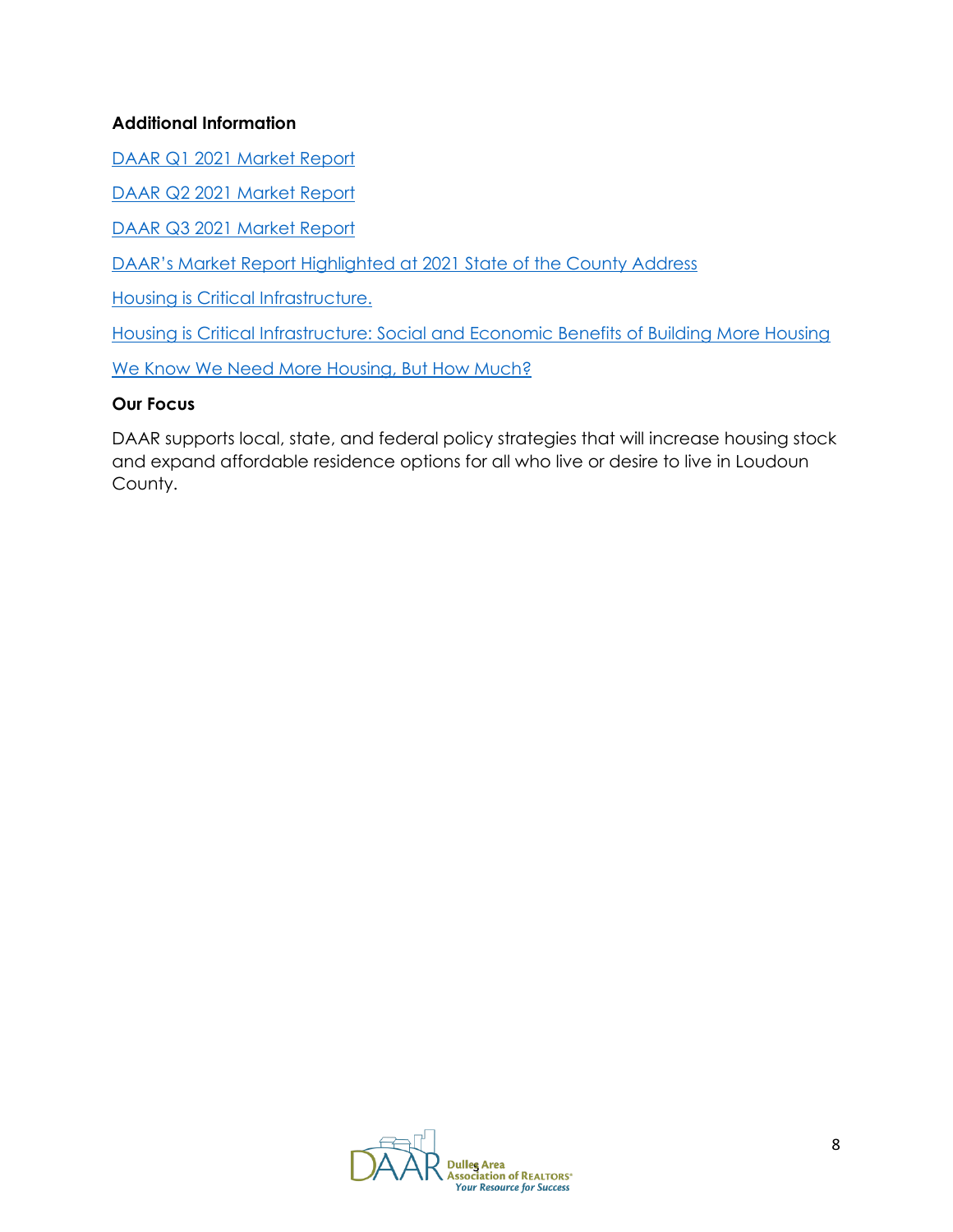# **OVERLAY DISTRICTS**

Creating an overlay district is a process by which local governments create specific land uses within established boundaries or criteria. DAAR believes overlay districts can be beneficial if used in either a market or environmental protection purpose, so long as the associated regulations: 1) are implemented to fix an actual problem, 2) property owners are notified directly, 3) are understandable to property owners; 4) do not diminish the value of the properties, and 5) do not have an adverse financial impact on existing property owners. Property owners must be aware that if overlay districts are used to regulate land use without their notice or agreement, their private property rights and ability to use their land as they see fit may be compromised.

# **DAAR Recommendations**

Examine Protection Alternatives

• Given the significant impact overlay district regulations measures may have on property owners, businesses, and the local economy, it's critical to consider the least onerous but effective alternatives to protect certain land and water resources.

Weigh Costs and Benefits to County

• Consideration of the most cost-effective methods and practices to overlay district regulations should be made. Due to the potential financial impact on existing property owners, the County should proceed with caution and gather the necessary information that allows a thorough examination of the impact the overlay district regulations will have on property owners. The County should also share the costs and benefits of its proposed actions with the public.

# Direct Notice

• To raise awareness about proposed overlay districts, DAAR encourages localities to provide direct proper notice to property owners, raise awareness about the potential impact and specific costs of implementing overlay district regulations on property owners and provide an open forum opportunity for property owners to understand the impact.

# **Overview**

Overlays often are created for environmental purposes to protect water or land resources from further development. Over the years there have been a number of overlay districts established upon lands in Loudoun County to help meet specific goals related to airport noise, quarries, historic preservation, and mountain erosion. Some examples of Loudoun County Overlay Districts include the Airport Impact Overlay District, Floodplain Overlay District, Historic Districts, and Limestone Overlay Districts.

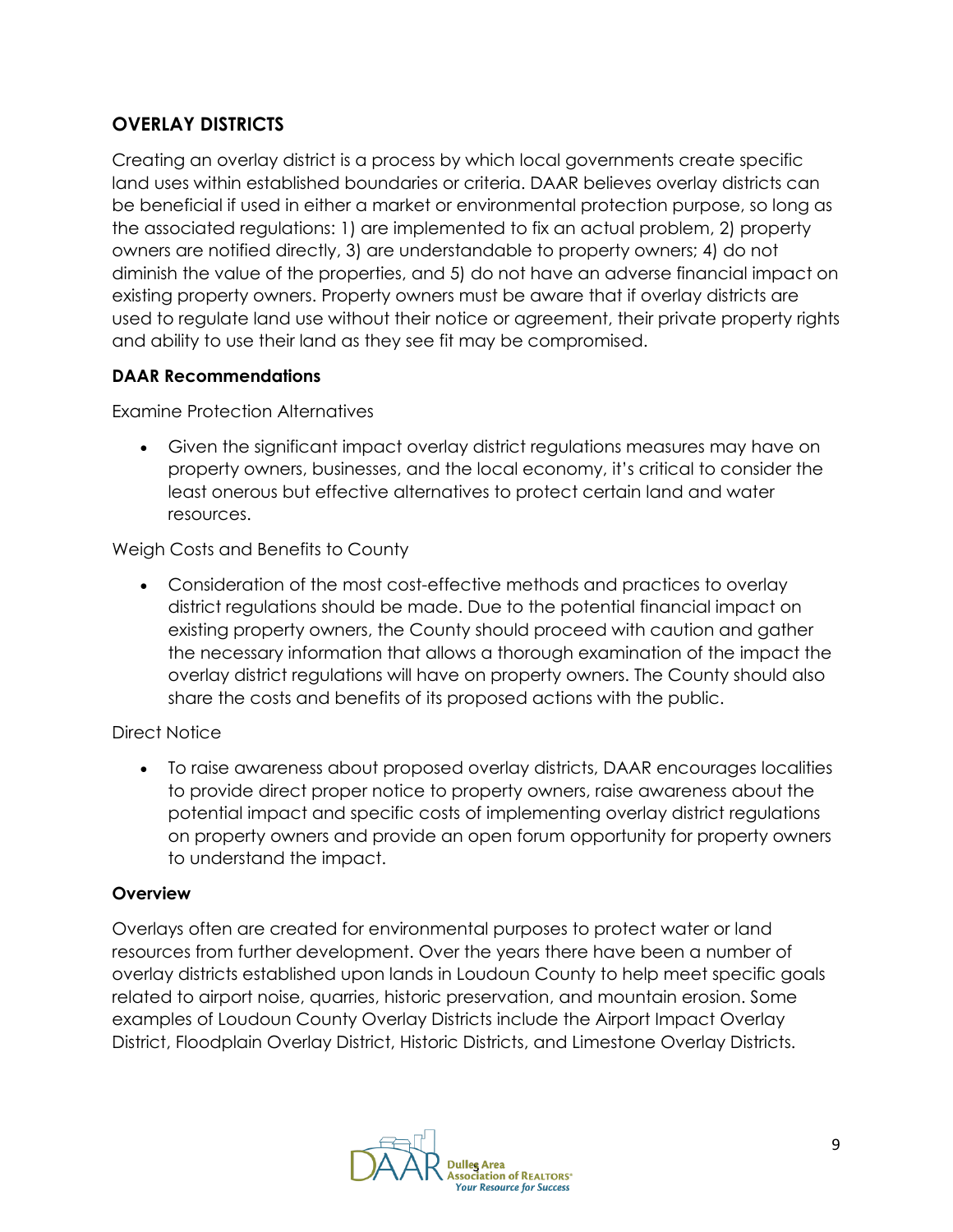#### **Background**

Loudoun County manages development on the mountainsides through a Mountainside Development Overlay District (MDOD) that contains land-use restrictions and performance standards to minimize the destruction of individual resources and the disturbance of the ecological balance of these resources.

Steep slopes and moderately steep slopes occupy an area of approximately 50,000 acres in the county. If improper land use and disturbance occur, these areas could experience erosion, building or road failure, and contribute to downstream flooding, as well as other health and safety hazards.

The Village Conservation Overlay District (VCOD) layer is a zoning overlay district and identifies thirteen small villages and hamlets outside of the boundaries of Loudoun County's incorporated towns and planned residential communities that contain unique, scenic, and historic characteristics that should be maintained and protected.

The Limestone Overlay District covers the northeastern portion of the county and includes approximately 18,000 acres. The overlay district is designed to protect residents from sinkholes and groundwater contamination caused by limestone.

The Airport Impact Overlay District uses Dulles International aircraft noise contours, calculated for a full-build-5-runway layout, imposes development restrictions within specified areas.

Many properties within the Rural Historic Villages of Aldie, Bluemont, Lincoln, Taylorstown, and Waterford are located within County Historic and Cultural Conservation Districts which are zoning overlays that regulate the appearance of properties through architectural design guidelines.

The Floodplain Overlay District is a mapped zoning area composed of Major Floodplain and Minor Floodplain. The county's Major Floodplain is based on the "Special Flood Hazard Area" shown on FEMA's Flood Insurance Rate Map for Loudoun County. The map also shows the county's Minor Floodplain, which continues upstream from the Major Floodplain. The types of activities and land use in floodplains are restricted or prohibited by federal and local regulations.

# **Additional Information**

[Determine if your property is in an overlay district.](https://logis.loudoun.gov/weblogis/)

[Mountainsides & Steep Slopes](https://www.loudoun.gov/1378/Steep-Slopes-Mountainsides)

[Floodplains and floodplain management](https://www.loudoun.gov/1505/Floodplains)

#### **Our Focus**

Advocate that any proposed regulation associated with overlay districts be made in proportion to the need or the effect on sensitive land and water resources.

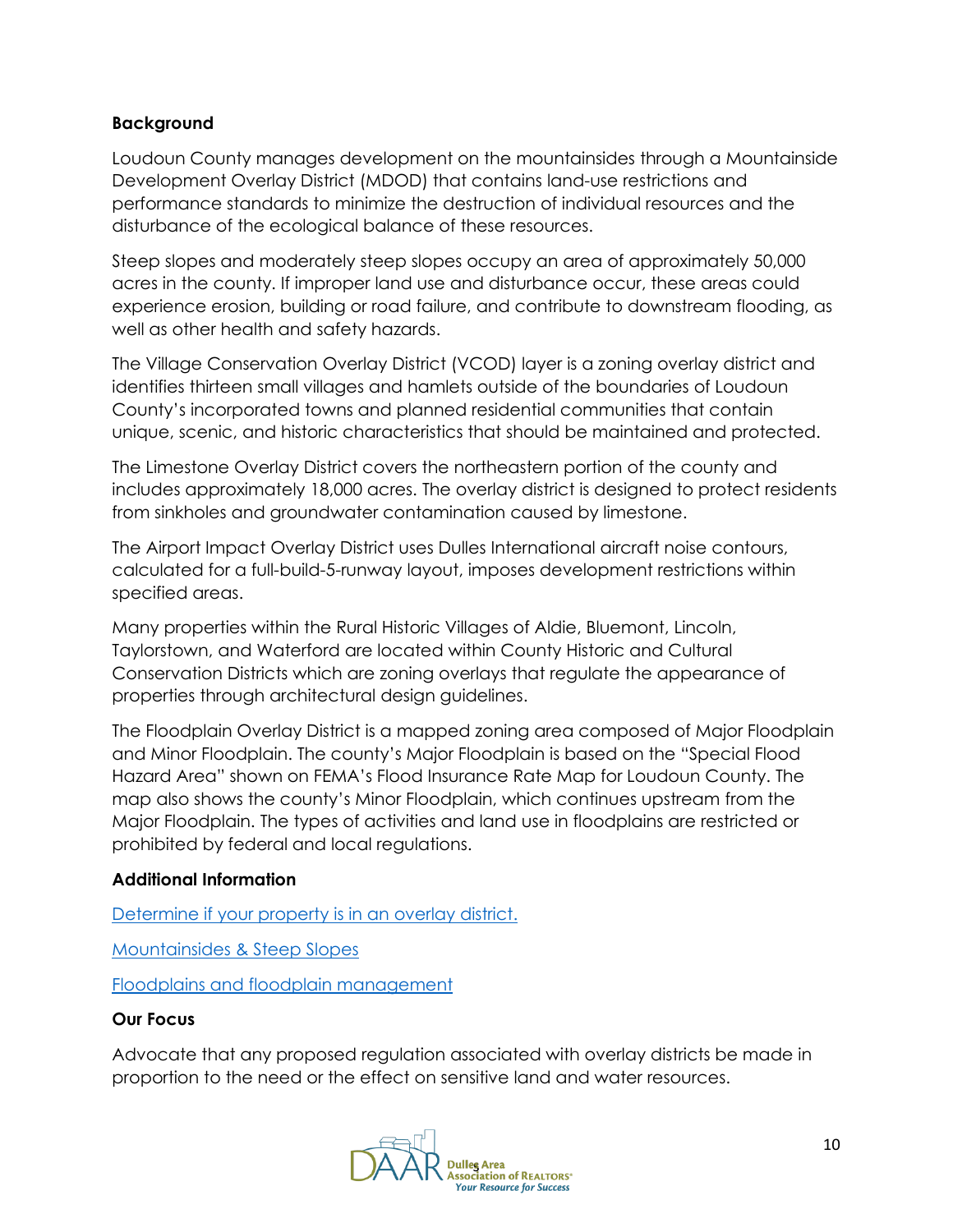# **REGULATION OF ALTERNATIVE ON-SITE SEPTIC SYSTEMS**

Some of the greatest impediments to the real estate industry are land-use policies and zoning ordinances. DAAR supports the rights of people to select and maintain an appropriate septic system on their private property.

# **DAAR Recommendations**

Continue to raise awareness about the 2012 AG opinion prohibiting localities from imposing AOSS requirements that exceed local authority.

# **Overview**

When sewers or sewage disposal facilities are not available, Virginia law allows local governments to regulate and impose maintenance requirements on an AOSS that has been approved by the Virginia Department of Health. The law further states that a locality shall not prohibit the use of such a system or impose maintenance standards and requirements that exceed those allowed under or established by the State Board of Health.

# **Background**

Over the past several years, localities, including Fauquier and Loudoun, have considered additional oversight measures and requirements related to Alternative On-Site Septic Systems (AOSS) above and beyond what Virginia allows. During the 2009 General Assembly session, DAAR, in concert with the Virginia Association of Realtors®, worked to reverse the AOSS ban imposed by Loudoun County by supporting legislation to clarify that the Code of Virginia allows local governments to regulate and impose maintenance requirements on AOSS but does not give them authority to ban them. The approved legislation nullified the Loudoun County AOSS ban.

In September 2012, the Loudoun County Board of Supervisors forwarded an item to the Transportation and Land Use Committee requesting information on additional oversight measures for AOSS. A reminder of the November 9, 2012, Attorney General opinion that a Virginia locality cannot adopt requirements and standards for AOSS that are in addition to or more stringent than those enacted by the Board of Health was included in the item's staff report. The report also indicated that authority for an ordinance to prohibit AOSS where conventional systems may be found would have to be sought through an amendment to the state code 15.25-2157.

The Loudoun County Ordinance Chapter 1067 - Ordinance to Regulate the Establishment, Operation, and Maintenance of Alternative On-site Sewage Disposal Systems establishes requirements for operation, maintenance, and inspection of these alternative septic systems.

# **Additional Information**

[Alternative Septic System Requirements in Loudoun County](https://www.loudoun.gov/1411/County-Requirements)

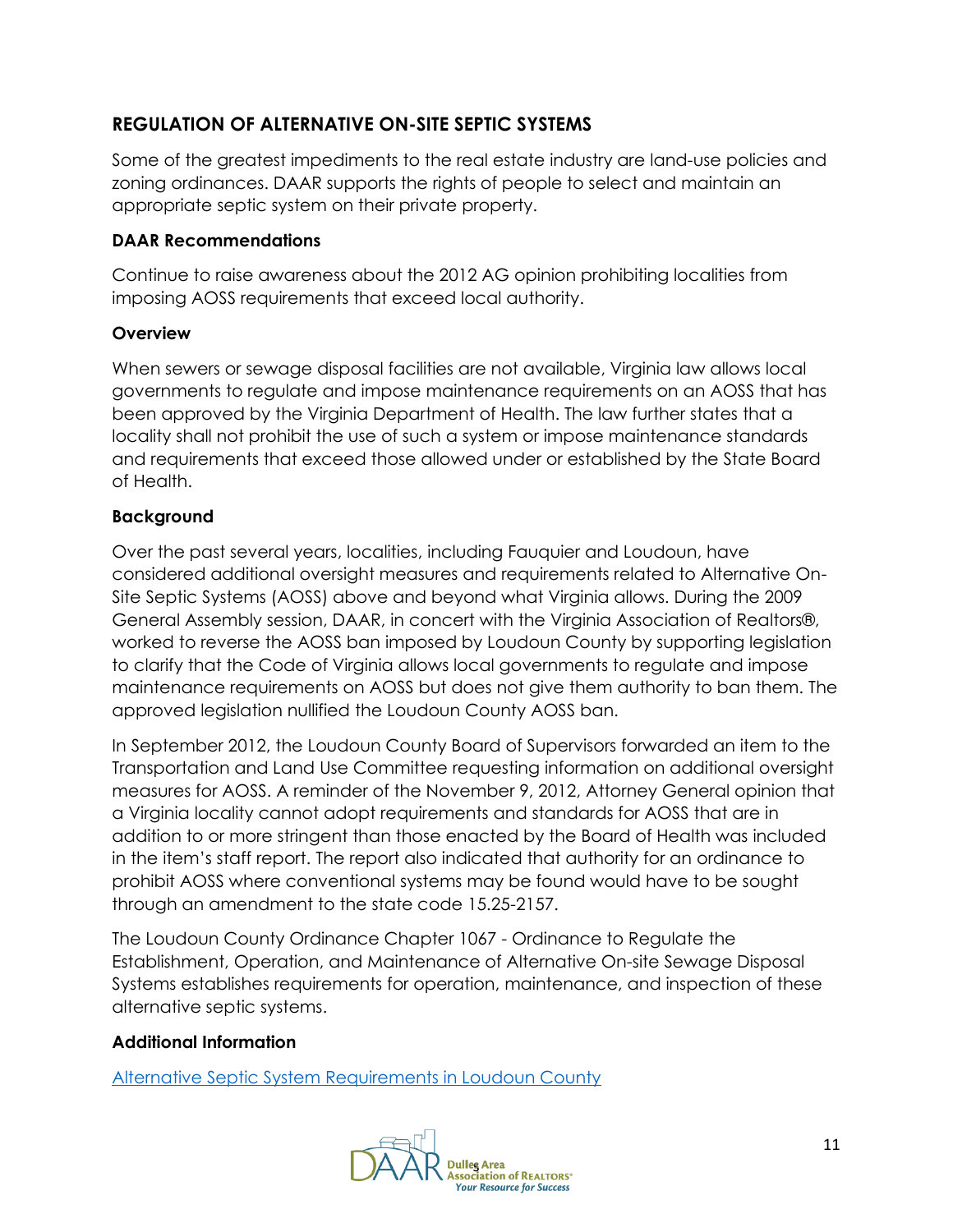[Loudoun County Alternative Septic Systems](https://www.loudoun.gov/1383/Alternative-Onsite-Septic-Systems)

[Loudoun County Ordinance Chapter 1067 -](https://codelibrary.amlegal.com/codes/loudouncounty/latest/loudounco_va/0-0-0-7957) Ordinance to Regulate the Establishment, [Operation, and Maintenance of Alternative On-site Sewage Disposal Systems](https://codelibrary.amlegal.com/codes/loudouncounty/latest/loudounco_va/0-0-0-7957)

#### **Our Focus**

Advocate against efforts to impose additional regulatory burden for owners of alternative on-site septic systems that exceed statutory authority enacted in Virginia.

Advocate for education on the alternative septic systems regulations and ensure members are kept informed.

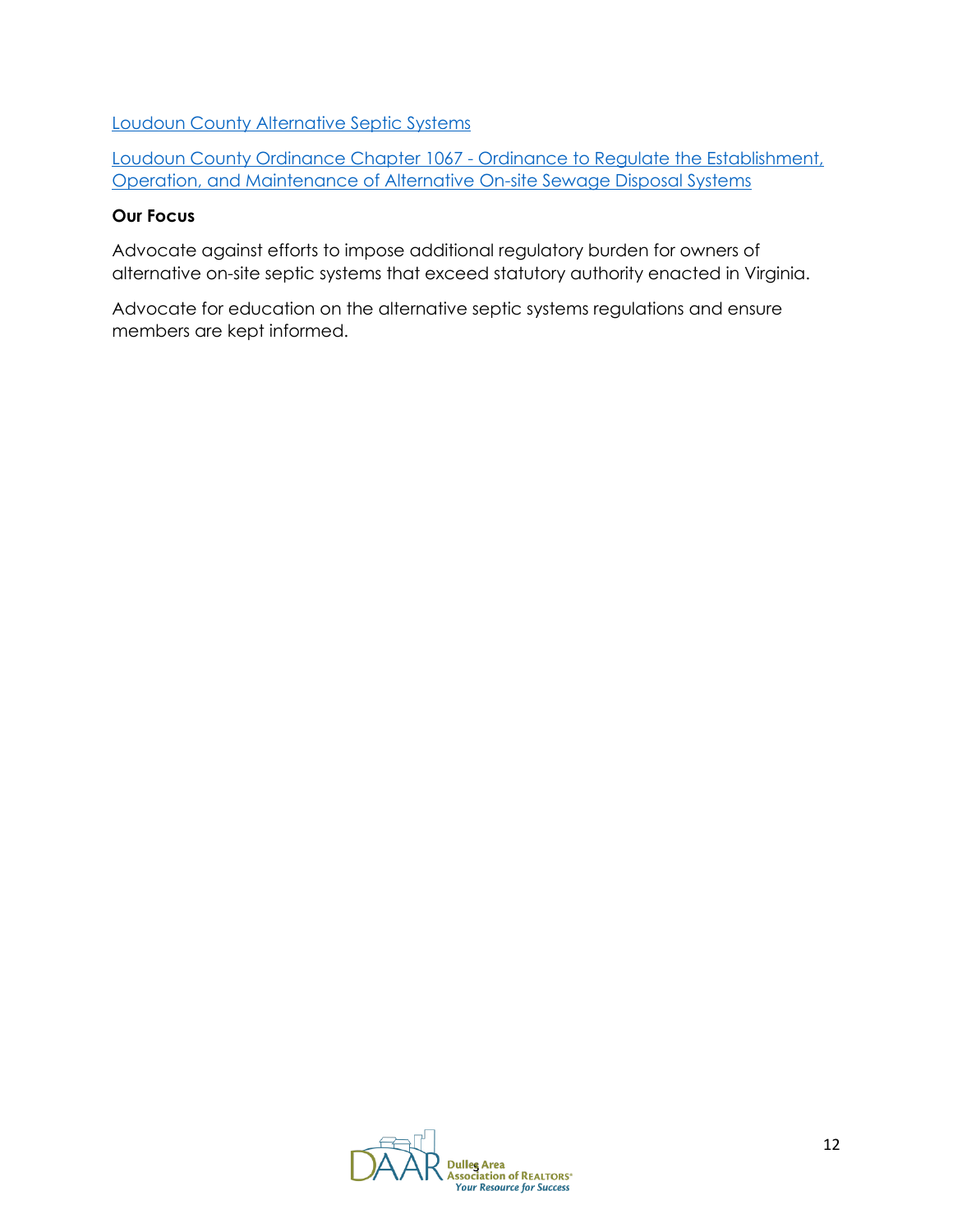# **SIGN ORDINANCE**

Some of the greatest impediments to the real estate industry are land-use policies and zoning ordinances. DAAR supports the rights of people to acquire, use, and dispose of private property and believes that Realtors® have the right to advertise properties on the open market.

#### **DAAR Recommendations**

Continue to advocate against sign ordinance regulations that restrict private property rights and impede a REALTOR®'s ability to successfully market properties.

#### **Overview**

Realtors® work hard to market properties on behalf of their clients. These homeowners greatly depend on the Realtors®' expertise in helping sell their homes. One of the key tools used to market property to prospective home buyers is the use of temporary open house signs. The placement and number of these temporary signs help improve the chance of that homeowner being able to sell their property within a reasonable timeframe – especially if that homeowner lives on a large or uniquely configured parcel.

#### **Background**

In 2017, Loudoun County staff proposed reducing the number of off-site temporary signs on private property from four (4) to just one (1) sign. DAAR staff met with Board members to express concern about the proposal and its impact.

#### **Additional Information**

[Sign Ordinances for Loudoun, Fairfax, Prince William, and Fauquier Counties](https://dullesarea.com/advocacy-legal/local-issues-resources/sign-ordinances-for-loudoun-fairfax-prince-william-and-fauquier-counties/)

#### **Our Focus**

Advocate for sign ordinances that allow REALTORS® to adequately market client property.

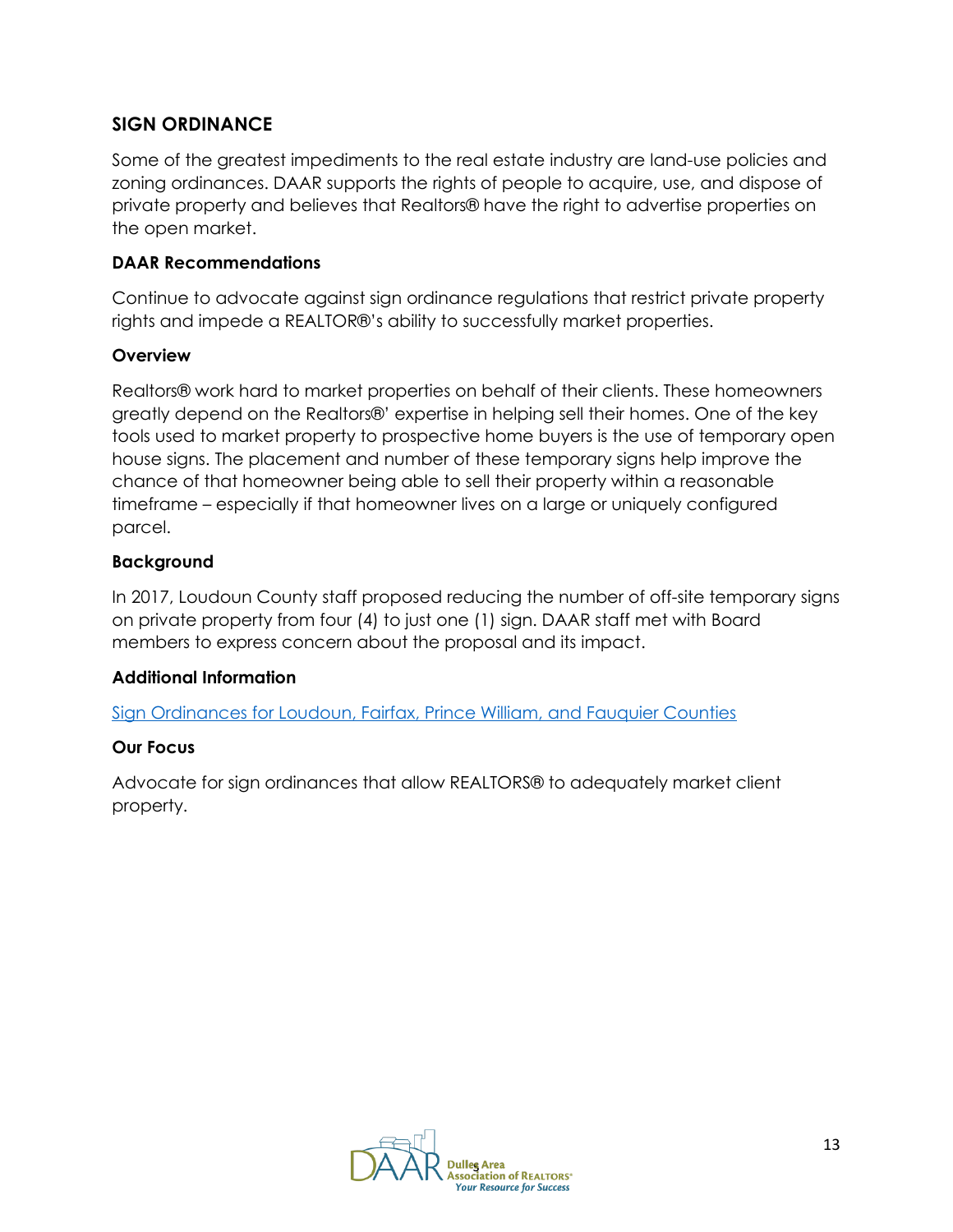# **STABILIZE THE COST TO DRIVE ON THE DULLES GREENWAY**<sup>1</sup>

The timely provision of safe, convenient, and efficient transportation infrastructure enhances the quality of communities, supports property values, and mitigates the effects of traffic congestion that accompany growth.

DAAR supports improving mobility in Loudoun County communities so that all citizens have access to transportation means best suited to their needs. DAAR is committed to advocating for relief from rising toll costs on the Dulles Greenway for Loudoun County homeowners and residents.

On the state level, DAAR's involvement in this issue is dependent on the official positions on legislative matters set forth by VAR and/or VAR's Public Policy Committee.

# **DAAR Recommendations**

- Encourage the use of a distance-based pricing system. Under a distance-based system, the toll fee depends on the distance traveled between each entrance and exit, as opposed to the current flat fee scheme.
- Define the meaning of "reasonable" cost to the user based on economic factors including, but not limited to area median income (AMI).

# **Overview**

For thousands of residents, employees, and business owners who use the 14-mile private Dulles Greenway in Loudoun County as a daily commuter route, the cost of using the road has grown astronomically. With the February 2019 toll rate increase, drivers who use the Dulles Greenway 50 weeks per year may pay \$3,650 annually for their weekday rush-hour round trip.

In 2020, DAAR surveyed its 1,400+ membership. Among the responses received, it was found that the average DAAR member can spend anywhere between \$50-\$400 per month on toll costs on the roadway.

# **Background**

The Dulles Greenway was one of the first highways of its kind in the United States and is the first private road in Virginia since 1816. It was built under the Virginia Highway Corporation Act of 1988 and opened in 1995. By law, the owner of the road, Toll Road Investors Partnership II, L.P. (TRIP II), is permitted to submit requests to the Virginia State Corporation Commission (SCC) to approve toll rate increases on the Dulles Greenway.

Since then, numerous efforts have been initiated over the years to provide relief for Northern Virginia drivers from these automatic annual Dulles Greenway toll rate increases. In recent years, during the 2019 Virginia General Assembly Session, two bills

<sup>1</sup> DAAR's position on the Dulles Greenway was formed by members of DAAR's Government Affairs Committee due to the road's location in Loudoun County, Virginia. Advocacy efforts involving the Dulles Greenway on the state level are subject to approval and review by Virginia REALTORS® (VAR) and/or the VAR Public Policy Committee.